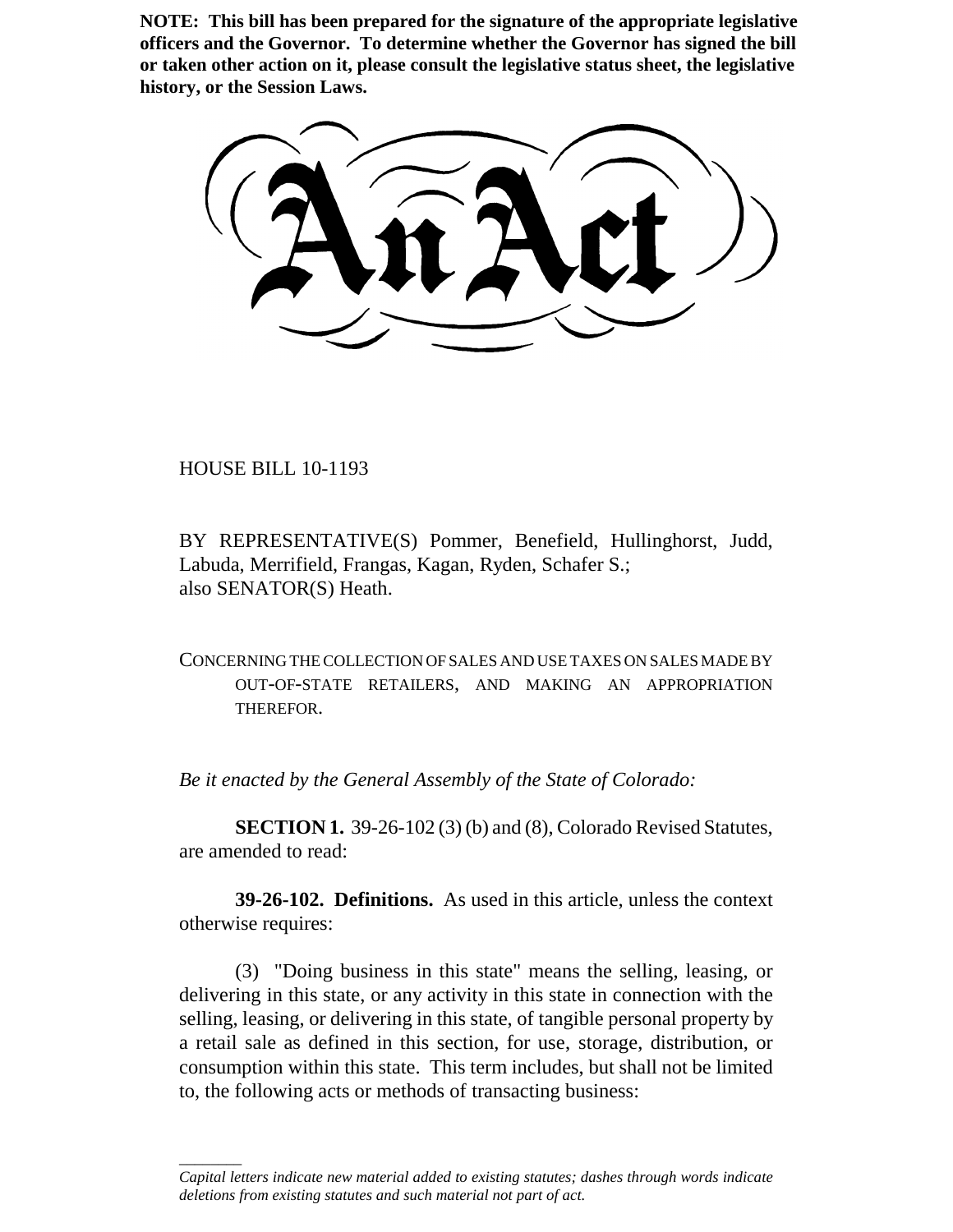(b) (I) The soliciting, either by direct representatives, indirect representatives, manufacturers' agents, or by distribution of catalogues or other advertising, or by use of any communication media, or by use of the newspaper, radio, or television advertising media, or by any other means whatsoever, of business from persons residing in this state and by reason thereof receiving orders from, or selling or leasing tangible personal property to, such persons residing in this state for use, consumption, distribution, and storage for use or consumption in this state.

(II) COMMENCING MARCH 1, 2010, IF A RETAILER THAT DOES NOT COLLECT COLORADO SALES TAX IS PART OF A CONTROLLED GROUP OF CORPORATIONS, AND THAT CONTROLLED GROUP HAS A COMPONENT MEMBER THAT IS A RETAILER WITH PHYSICAL PRESENCE IN THIS STATE, THE RETAILER THAT DOES NOT COLLECT COLORADO SALES TAX IS PRESUMED TO BE DOING BUSINESS IN THIS STATE. FOR PURPOSES OF THIS SUBPARAGRAPH (II), "CONTROLLED GROUP OF CORPORATIONS" HAS THE SAME MEANING AS SET FORTH IN SECTION 1563 (a) OF THE FEDERAL "INTERNAL REVENUE CODE OF 1986", AS AMENDED, AND "COMPONENT MEMBER" HAS THE SAME MEANING AS SET FORTH IN SECTION 1563 (b) OF THE FEDERAL "INTERNAL REVENUE CODE OF 1986", AS AMENDED. THIS PRESUMPTION MAY BE REBUTTED BY PROOF THAT DURING THE CALENDAR YEAR IN QUESTION, THE COMPONENT MEMBER THAT IS A RETAILER WITH PHYSICAL PRESENCE IN THIS STATE DID NOT ENGAGE IN ANY CONSTITUTIONALLY SUFFICIENT SOLICITATION IN THIS STATE ON BEHALF OF THE RETAILER THAT DOES NOT COLLECT COLORADO SALES TAX.

(8) "Retailer" or "vendor" means a person doing  $\alpha$  retail business IN THIS STATE, known to the trade and public as such, and selling to the user or consumer, and not for resale.

**SECTION 2.** 39-21-112, Colorado Revised Statutes, is amended BY THE ADDITION OF A NEW SUBSECTION to read:

**39-21-112. Duties and powers of executive director.** (3.5) (a) IF ANY RETAILER THAT DOES NOT COLLECT COLORADO SALES TAX REFUSES VOLUNTARILY TO FURNISH ANY OF THE INFORMATION SPECIFIED IN SUBSECTION (1) OF THIS SECTION WHEN REQUESTED BY THE EXECUTIVE DIRECTOR OF THE DEPARTMENT OF REVENUE OR HIS OR HER EMPLOYEE, AGENT, OR REPRESENTATIVE, THE EXECUTIVE DIRECTOR, BY SUBPOENA ISSUED UNDER THE EXECUTIVE DIRECTOR'S HAND, MAY REQUIRE THE

## PAGE 2-HOUSE BILL 10-1193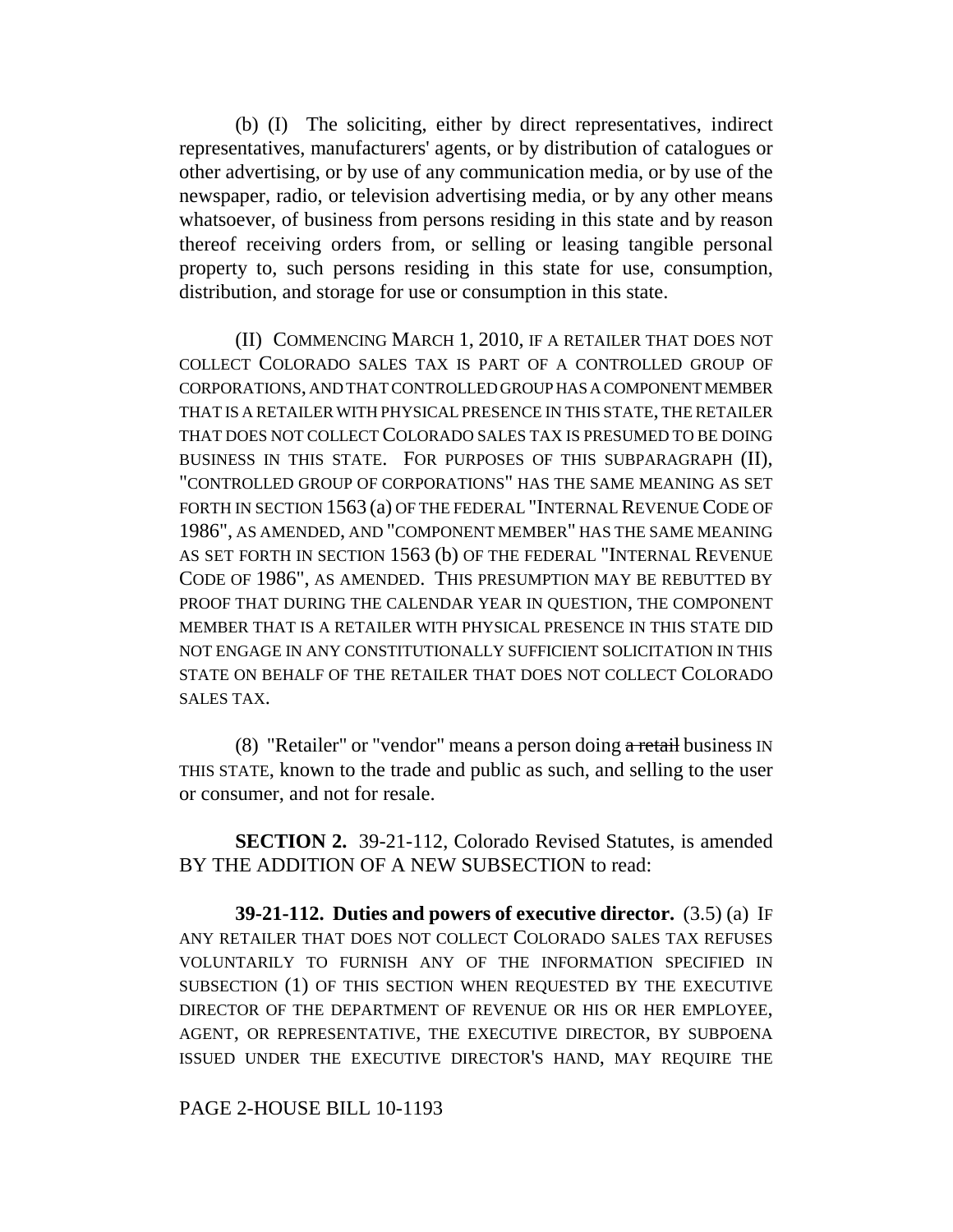ATTENDANCE OF THE RETAILER AND THE PRODUCTION BY HIM OR HER OF ANY OF THE FOREGOING INFORMATION IN THE RETAILER'S POSSESSION AND MAY ADMINISTER AN OATH TO HIM OR HER AND TAKE HIS OR HER TESTIMONY. IF THE RETAILER FAILS OR REFUSES TO RESPOND TO SAID SUBPOENA AND GIVE TESTIMONY, THE EXECUTIVE DIRECTOR MAY APPLY TO ANY JUDGE OF THE DISTRICT COURT OF THE STATE OF COLORADO TO ENFORCE SUCH SUBPOENA BY ANY APPROPRIATE ORDER, INCLUDING, IF APPROPRIATE, AN ATTACHMENT AGAINST THE RETAILER AS FOR CONTEMPT, AND UPON HEARING, SAID JUDGE HAS, FOR THE PURPOSE OF ENFORCING OBEDIENCE TO THE REQUIREMENTS OF SAID SUBPOENA, POWER TO MAKE SUCH ORDER AS, IN HIS OR HER DISCRETION, HE OR SHE DEEMS CONSISTENT WITH THE LAW FOR PUNISHMENT OF CONTEMPTS.

(b) FOR PURPOSES OF THIS SUBSECTION (3.5), "RETAILER" SHALL HAVE THE SAME MEANING AS SET FORTH IN SECTION 39-26-102 (8).

(c) (I) EACH RETAILER THAT DOES NOT COLLECT COLORADO SALES TAX SHALL NOTIFY COLORADO PURCHASERS THAT SALES OR USE TAX IS DUE ON CERTAIN PURCHASES MADE FROM THE RETAILER AND THAT THE STATE OF COLORADO REQUIRES THE PURCHASER TO FILE A SALES OR USE TAX RETURN.

(II) FAILURE TO PROVIDE THE NOTICE REQUIRED IN SUBPARAGRAPH (I) OF THIS PARAGRAPH (c) SHALL SUBJECT THE RETAILER TO A PENALTY OF FIVE DOLLARS FOR EACH SUCH FAILURE, UNLESS THE RETAILER SHOWS REASONABLE CAUSE FOR SUCH FAILURE.

(d) (I) (A) EACH RETAILER THAT DOES NOT COLLECT COLORADO SALES TAX SHALL SEND NOTIFICATION TO ALL COLORADO PURCHASERS BY JANUARY 31 OF EACH YEAR SHOWING SUCH INFORMATION AS THE COLORADO DEPARTMENT OF REVENUE SHALL REQUIRE BY RULE AND THE TOTAL AMOUNT PAID BY THE PURCHASER FOR COLORADO PURCHASES MADE FROM THE RETAILER IN THE PREVIOUS CALENDAR YEAR. SUCH NOTIFICATION SHALL INCLUDE, IF AVAILABLE, THE DATES OF PURCHASES, THE AMOUNTS OF EACH PURCHASE, AND THE CATEGORY OF THE PURCHASE, INCLUDING, IF KNOWN BY THE RETAILER, WHETHER THE PURCHASE IS EXEMPT OR NOT EXEMPT FROM TAXATION. THE NOTIFICATION SHALL STATE THAT THE STATE OF COLORADO REQUIRES A SALES OR USE TAX RETURN TO BE FILED AND SALES OR USE TAX PAID ON CERTAIN COLORADO PURCHASES MADE BY THE PURCHASER FROM THE RETAILER.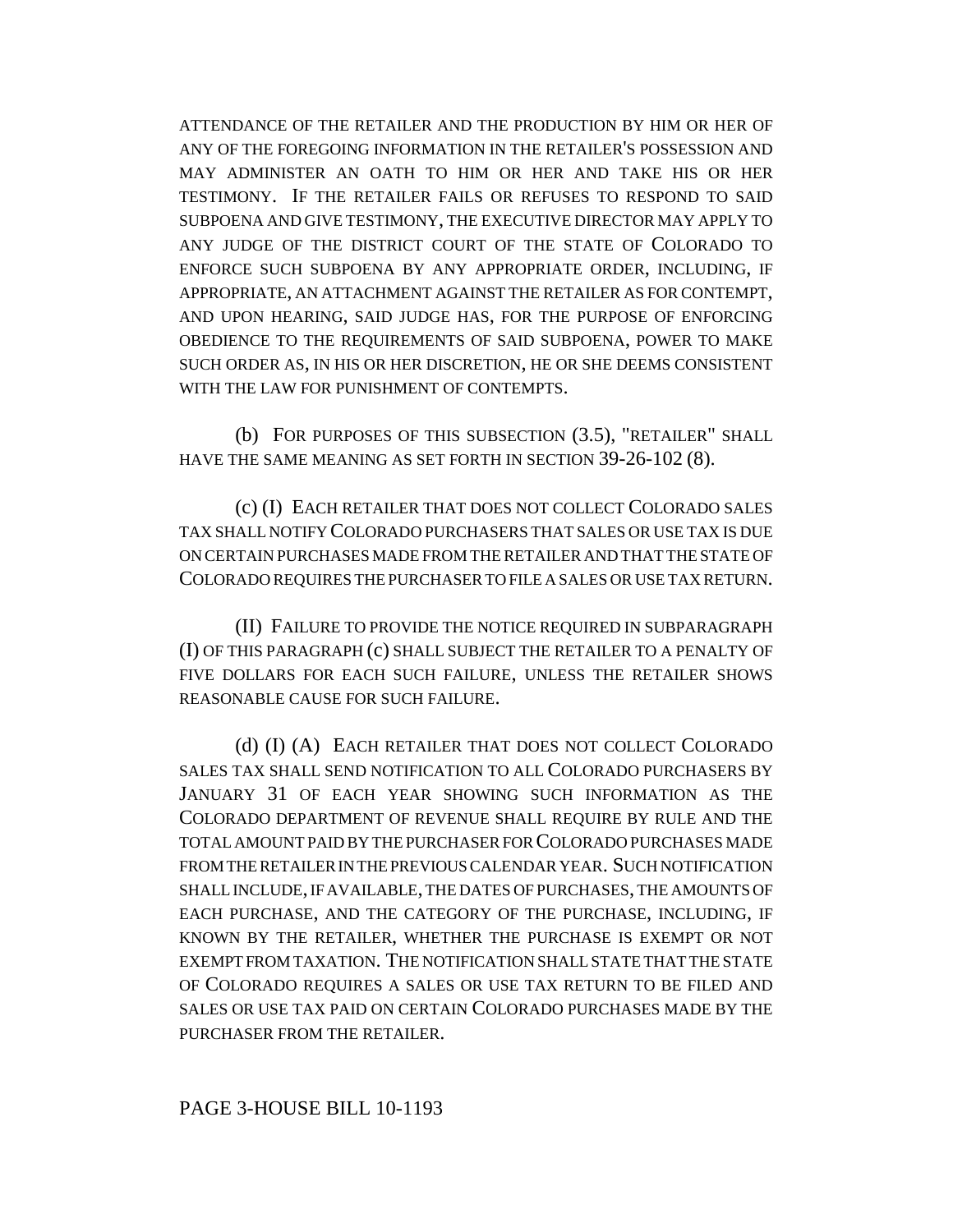(B) THE NOTIFICATION SPECIFIED IN SUB-SUBPARAGRAPH (A) OF THIS SUBPARAGRAPH (I) SHALL BE SENT SEPARATELY TO ALL COLORADO PURCHASERS BY FIRST-CLASS MAIL AND SHALL NOT BE INCLUDED WITH ANY OTHER SHIPMENTS. THE NOTIFICATION SHALL INCLUDE THE WORDS "IMPORTANT TAX DOCUMENT ENCLOSED" ON THE EXTERIOR OF THE MAILING. THE NOTIFICATION SHALL INCLUDE THE NAME OF THE RETAILER.

(II) (A) EACH RETAILER THAT DOES NOT COLLECT COLORADO SALES TAX SHALL FILE AN ANNUAL STATEMENT FOR EACH PURCHASER TO THE DEPARTMENT OF REVENUE ON SUCH FORMS AS ARE PROVIDED OR APPROVED BY THE DEPARTMENT SHOWING THE TOTAL AMOUNT PAID FOR COLORADO PURCHASES OF SUCH PURCHASERS DURING THE PRECEDING CALENDAR YEAR OR ANY PORTION THEREOF, AND SUCH ANNUAL STATEMENT SHALL BE FILED ON OR BEFORE MARCH 1 OF EACH YEAR.

(B) THE EXECUTIVE DIRECTOR OF THE DEPARTMENT OF REVENUE MAY REQUIRE ANY RETAILER THAT DOES NOT COLLECT COLORADO SALES TAX THAT MAKES TOTAL COLORADO SALES OF MORE THAN ONE HUNDRED THOUSAND DOLLARS IN A YEAR TO FILE THE ANNUAL STATEMENT DESCRIBED IN SUB-SUBPARAGRAPH (A) OF THIS SUBPARAGRAPH (II) BY MAGNETIC MEDIA OR ANOTHER MACHINE-READABLE FORM FOR THAT YEAR.

(III) (A) FAILURE TO SEND THE NOTIFICATION REQUIRED IN SUBPARAGRAPH (I) OF THIS PARAGRAPH (d) SHALL SUBJECT THE RETAILER TO A PENALTY OF TEN DOLLARS FOR EACH SUCH FAILURE, UNLESS THE RETAILER SHOWS REASONABLE CAUSE FOR SUCH FAILURE.

(B) FAILURE TO FILE THE ANNUAL STATEMENT REQUIRED IN SUB-SUBPARAGRAPH (A) OF SUBPARAGRAPH (II) OF THIS PARAGRAPH (d) SHALL SUBJECT THE RETAILER TO A PENALTY OF TEN DOLLARS FOR EACH PURCHASER THAT SHOULD HAVE BEEN INCLUDED IN SUCH ANNUAL STATEMENT, UNLESS THE RETAILER SHOWS REASONABLE CAUSE FOR SUCH FAILURE.

**SECTION 3.** Part 1 of article 21 of title 39, Colorado Revised Statutes, is amended BY THE ADDITION OF A NEW SECTION to read:

**39-21-122. Revenue impact of 2010 tax legislation - tracking by department.** THE DEPARTMENT OF REVENUE SHALL ACCOUNT FOR ALL REVENUE ATTRIBUTABLE TO THE ENACTMENT OF HOUSE BILL 10-1193,

## PAGE 4-HOUSE BILL 10-1193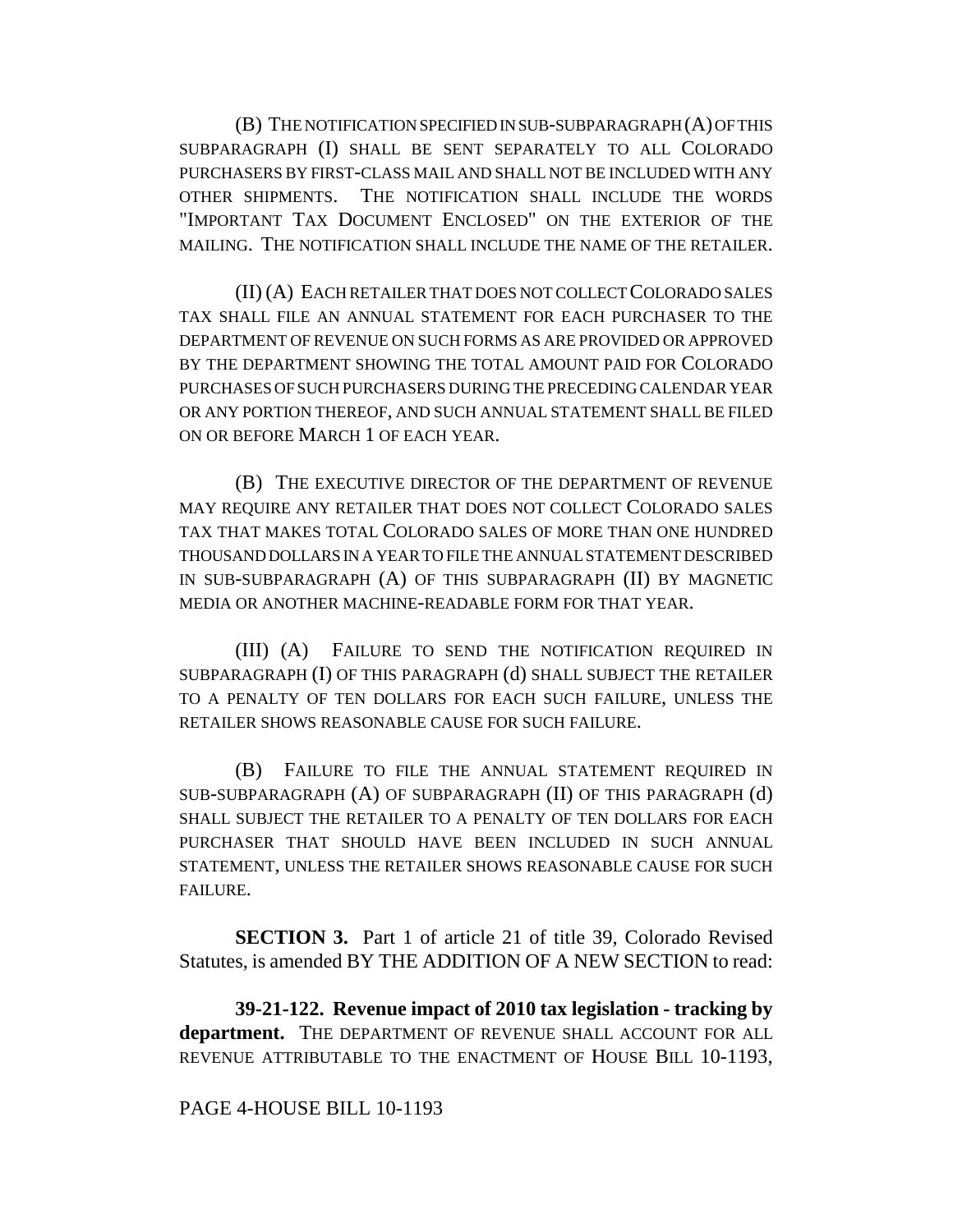ENACTED IN 2010, AND SHALL, TO THE EXTENT SUCH INFORMATION IS AVAILABLE, MAKE QUARTERLY REPORTS TO THE GENERAL ASSEMBLY REGARDING THE QUARTERLY AND CUMULATIVE NET REVENUE GAIN TO THE STATE RESULTING FROM THE ENACTMENT OF SAID BILL.

**SECTION 4.** Part 1 of article 75 of title 24, Colorado Revised Statutes, is amended BY THE ADDITION OF A NEW SECTION to read:

**24-75-113. 2010 bills to increase state revenue - prohibition on hiring of new state employees.** NO MONEYS DERIVED FROM THE INCREASE IN STATE REVENUES RESULTING FROM THE PASSAGE OF HOUSE BILL 10-1193, ENACTED IN 2010, SHALL BE APPROPRIATED FOR THE PURPOSE OF FUNDING ADDITIONAL FULL-TIME EQUIVALENT STATE EMPLOYEES, EXCEPT FOR ANY FULL-TIME EQUIVALENT STATE EMPLOYEES NECESSARY TO ENFORCE THE PROVISIONS OF SAID HOUSE BILL 10-1193.

**SECTION 5. Appropriation.** (1) In addition to any other appropriation, there is hereby appropriated, out of any moneys in the general fund not otherwise appropriated, to the department of revenue, for allocation to the taxation business group, for the fiscal year beginning July 1, 2010, the sum of one hundred thirty-one thousand five hundred eighty-four dollars (\$131,584) and 1.0 FTE, or so much thereof as may be necessary, for the implementation of this act.

(2) In addition to any other appropriation, there is hereby appropriated to the department of law, for the fiscal year beginning July 1, 2010, the sum of forty thousand dollars (\$40,000), or so much thereof as may be necessary, for the provision of legal services to the department of revenue related to the implementation of this act. Said sum shall be from reappropriated funds received from the department of revenue out of the appropriation made in subsection (1) of this section.

(3) In addition to any other appropriation, there is hereby appropriated, out of any moneys in the general fund not otherwise appropriated, to the department of revenue, for allocation to the taxpayer service division for the fiscal year beginning July 1, 2010, the sum of thirty thousand dollars (\$30,000), or so much thereof as may be necessary, for the implementation of this act.

**SECTION 6. Safety clause.** The general assembly hereby finds,

## PAGE 5-HOUSE BILL 10-1193